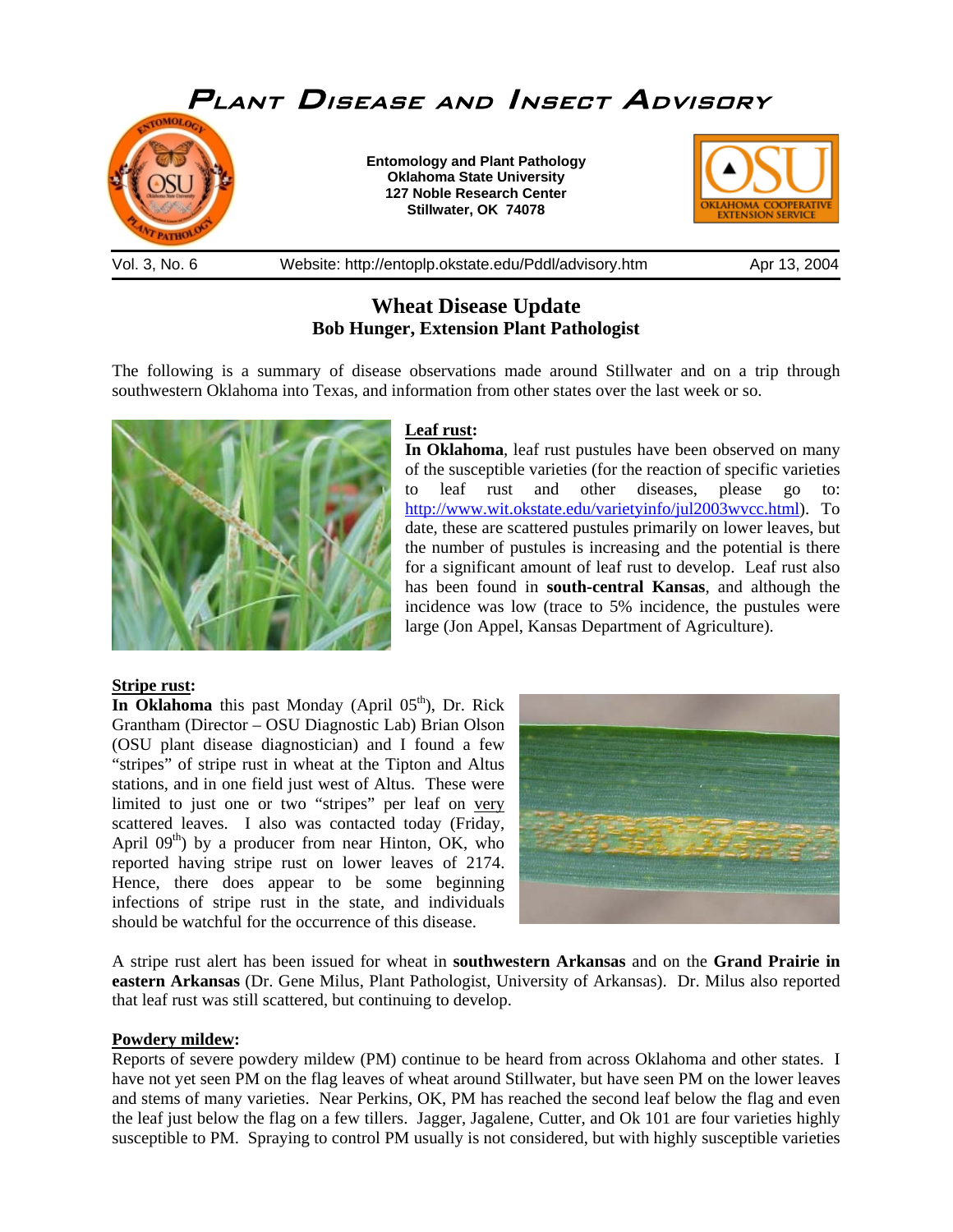where PM is going to infect flag leaves, consideration for applying a fungicide should be made especially if the variety also is susceptible to leaf rust. Again, for the disease reactions of specific varieties go to: [http://www.wit.okstate.edu/varietyinfo/jul2003wvcc.html.](http://www.wit.okstate.edu/varietyinfo/jul2003wvcc.html) There are many fungicide choices, including Tilt, Quadris, Quilt, Stratego, and Headline. Trials at OSU have demonstrated that all of these fungicides can effectively control not only PM, but also the other foliar diseases of wheat including leaf and stripe rust, septoria, and tan spot. See below for an update providing information on these fungicides and there utility in controlling wheat foliar diseases.







### **Tan spot/Septoria:**

Tan spot and/or septoria lesions can still be observed on lower leaves, but I have not seen movement of these symptoms onto the higher leaves. Such movement depends on cool temperatures and abundant rainfall. We have had temperatures conducive for the spread of tan spot & septoria, but the rainfall over the last couple of weeks has not been what would be considered ideal for the spread of tan spot and septoria up the foliage.

#### **New fungicide registration:**

 $\overline{a}$ 

A section 24c (special local needs) label has been obtained for the fungicide Quilt on wheat. This allows the application of Quilt onto wheat in Oklahoma up to growth stage 10.5, which is the stage where the head (or ear) is fully emerged. Quilt is a combination of **Qu**adris (azoxystrobin) and T**ilt** (propiconazole), and is labeled for control of many wheat diseases, which includes all of the foliar diseases of concern in Oklahoma (the rusts, powdery mildew, septoria and tan spot). A few other items of interest related to Quilt include:

- Apply at 14 fl oz product/acre.
- Do not apply within 45 days of harvest for grain and straw.

Remember, any fungicide application on wheat usually needs to be at a growth stage earlier than 10.5 in order to obtain the maximum control.

# **Powdery Mildew in Wheat Bob Hunger, Extension Plant Pathologist**

Because of the widespread and severe outbreaks of powdery mildew (PM) over the last couple of weeks, I have received many inquiries about using fungicides to control this disease. Favorable weather coupled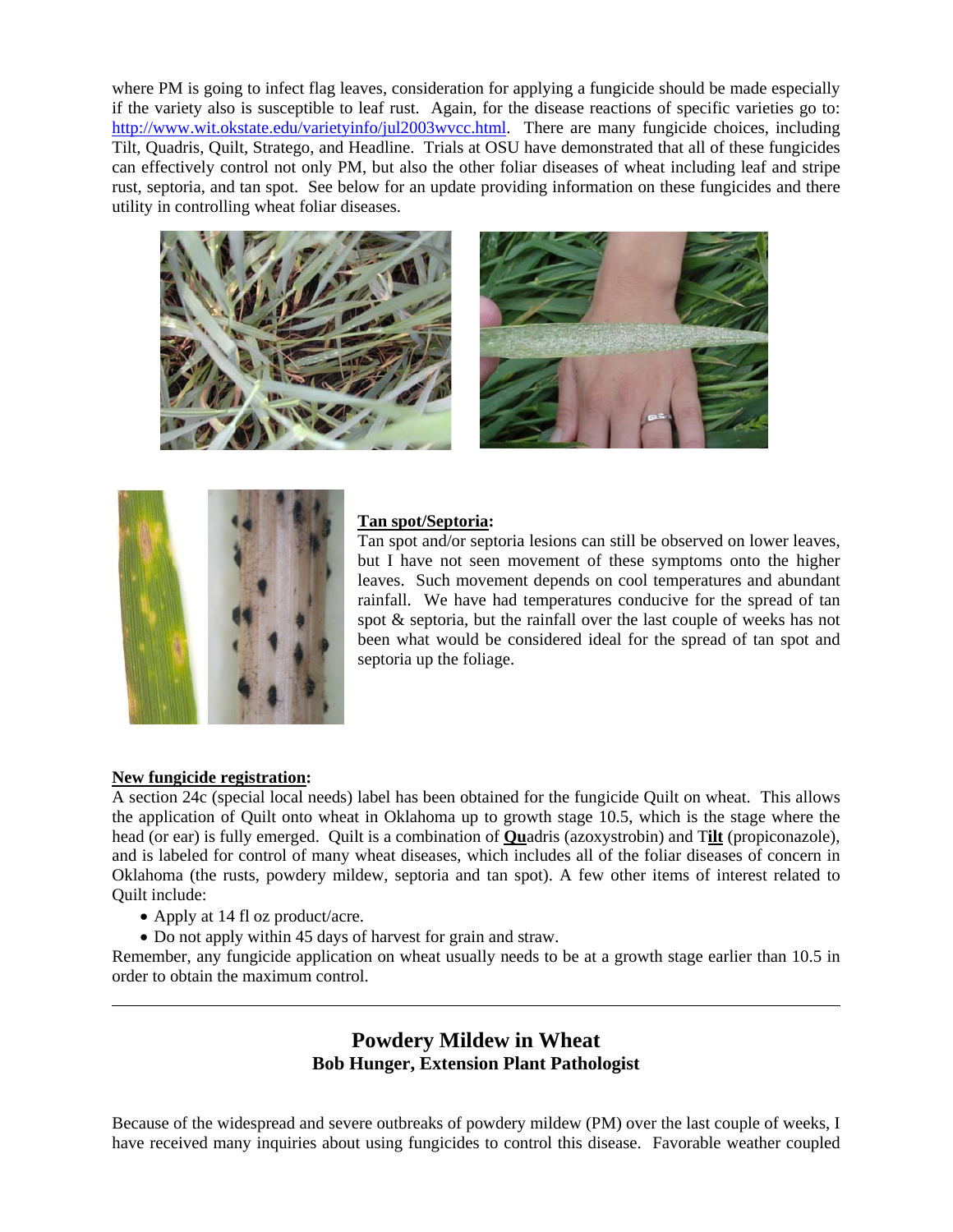with the wide planting of varieties very susceptible to PM (including Jagger, Jagalene, Cutter, and Ok 101) explain this outbreak. Spraying a fungicide to control PM usually is not considered necessary in Oklahoma; however, with highly susceptible varieties where PM is going to heavily infect flag leaves producers may want to consider applying a fungicide. This is especially true if the yield potential of the wheat is high (greater than 40 bu/acre) and if the variety also is susceptible to leaf rust. For example, the variety Jagger is highly susceptible to PM and leaf rust, and applying a fungicide to this variety will help to protect from losses to both of these foliar diseases. Fungicides available for use to control foliar diseases in wheat are listed in Table 1. REMEMBER, these are approximate costs for the product and do not include cost of application. If applied by air, apply in 3-5 gallons water and if applied by a ground rig, apply in 20-25 gallons of water. ALWAYS read the full label to be sure you are following the required procedures for the specific fungicide. For example, Quilt and Quadris have a 45 day pre-harvest interval (PHI) - that is, 45 days must elapse between application and harvest. For Tilt the PHI is 40 days and for Stratego the PHI is 35 days. For Headline, 14 days must pass before wheat is harvested for hay.

| Table 1. Fungicides to control wheat foliar diseases and their approximate cost. |                          |               |             |             |  |  |  |  |  |  |
|----------------------------------------------------------------------------------|--------------------------|---------------|-------------|-------------|--|--|--|--|--|--|
| Fungicide                                                                        | Fungicide                | Rate per      | Approximate | Approximate |  |  |  |  |  |  |
| & Company                                                                        | type                     | $\arccos(oz)$ | cost/ounce  | cost/acre   |  |  |  |  |  |  |
| Tilt (Syngenta)                                                                  | triazole                 | 4             | 2.88        | 11.52       |  |  |  |  |  |  |
| Quadris (Syngenta)                                                               | strobilurin              | $6.2 - 10.8$  | 2.14        | 13.27-23.96 |  |  |  |  |  |  |
| Headline (BASF)                                                                  | strobilurin              | $6.0 - 9.0$   | 2.03        | 12.18-18.27 |  |  |  |  |  |  |
| Stratego (Bayer)                                                                 | $triazole + strobilurin$ | 10            | 1.25        | 12.50       |  |  |  |  |  |  |
| Quilt (Syngenta)                                                                 | $triazole + strobilurin$ | 14            | 0.88        | 12.32       |  |  |  |  |  |  |
|                                                                                  |                          |               |             |             |  |  |  |  |  |  |
|                                                                                  |                          |               |             |             |  |  |  |  |  |  |

Now look at Table 2 (next page) to see the results from a fungicide trial last year in eastern Oklahoma (courtesy of Mr. Ken Jackson, Oklahoma State University). First note that the yield from these trials was very high (≥80 bu/A); hence, the yield potential was high. As you can see in Table 2, all of the fungicides significantly reduced the severity of powdery mildew on the Jagger wheat in this trial, but statistically significant increases in yield were not observed (although there was a trend for higher yields from wheat sprayed with fungicide). Hence, I would recommend applying a fungicide to control PM only if you feel the flag leaves are likely to become heavily infected with PM, or if you feel many of the secondary tillers will die (which several producers have indicated to me is happening this year). Again, use fungicides only on fields where the yield potential is high ( $\geq$ 40 bu/acre). Another consideration is the susceptibility of the variety to other diseases (e.g., leaf and stripe rust), because applying a fungicide now to protect against PM also will protect the wheat from leaf and stripe rust infections over the next 2-3 weeks or so.

Note in Table 2: The last fungicide listed is a physical mixture of Quadris and Tilt, which is now available under the Syngenta trade name of Quilt

Dr. Richard Grantham

 $\overline{a}$ 

Director, Plant Disease and Insect Diagnostic Laboratory

Oklahoma State University, in compliance with Title IV and VII of the Civil Rights Act of 1964, Executive Order of 11246 as amended, Title IX of the Education Amendments of 1972, Americans with Disabilities Act of 1990, and other federal laws and regulations, does not discriminate on the basis of race, color, national origin, sex, age, religion, disability, or status as a veteran in any of its policies, practices or procedures. This includes but is not limited to admissions, employment, financial aid, and educational services.

Issued in furtherance of Cooperative Extension work, acts of May 8 and June 30, 1914, in cooperation with the U.S. Department of Agriculture, Samuel E. Curl, Director of Cooperative Extension Service, Oklahoma State University, Stillwater, Oklahoma. This publication is printed and issued by Oklahoma State University as authorized by the Dean of Agricultural Sciences and Natural Resources.